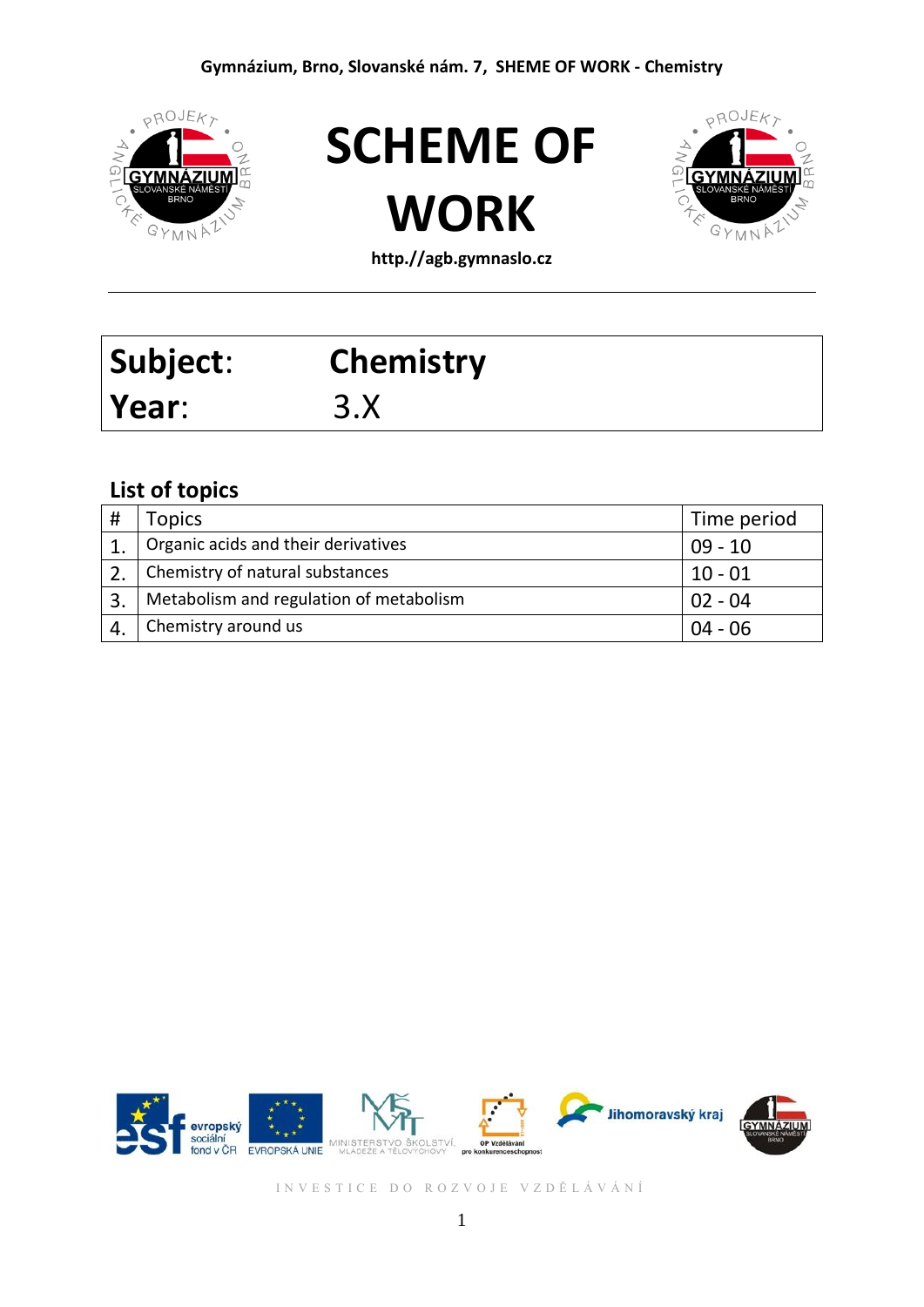# Topic 1.: Organic acids and their derivatives

| <b>Outputs:</b><br>student will be able to toclassification, nomenclature, applications and using of organic<br>acides and their derivatives |
|----------------------------------------------------------------------------------------------------------------------------------------------|
| Sources:                                                                                                                                     |
| http.//agb.gymnaslo.cz                                                                                                                       |
| <b>Teaching methods:</b>                                                                                                                     |
| powerpoint presentation                                                                                                                      |
| active learning                                                                                                                              |
| working papers                                                                                                                               |
| computer based learning                                                                                                                      |
| blended learning                                                                                                                             |
| <b>Grading:</b>                                                                                                                              |
| achievement test                                                                                                                             |
| <b>Notes:</b>                                                                                                                                |
|                                                                                                                                              |
|                                                                                                                                              |

## Topic 2.: Chemistry of natural substances



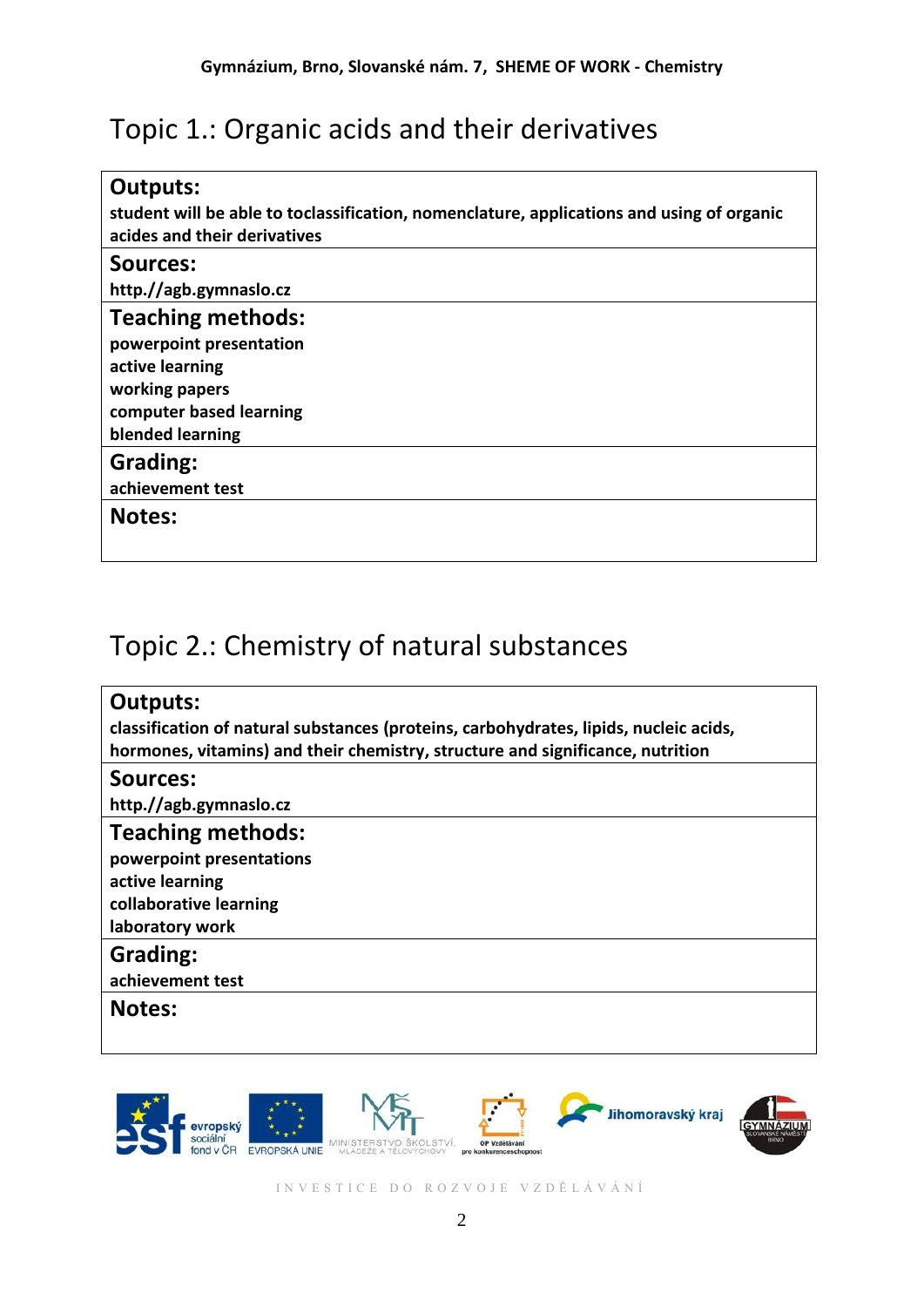# Topic 3.: Metabolism and regulation of metabolism

| <b>Outputs:</b><br>classification of metabolism, its significance for living creations<br>regulation of metabolism<br>nutrition |
|---------------------------------------------------------------------------------------------------------------------------------|
| <b>Sources:</b>                                                                                                                 |
| http.//agb.gymnaslo.cz                                                                                                          |
| <b>Teaching methods:</b>                                                                                                        |
| powerpoint presentations                                                                                                        |
| active learning                                                                                                                 |
| collaborative learning                                                                                                          |
| multimedia presentations                                                                                                        |
| working papers                                                                                                                  |
| <b>Grading:</b>                                                                                                                 |
| achievement test                                                                                                                |
| student's presentations                                                                                                         |
| <b>Notes:</b>                                                                                                                   |
|                                                                                                                                 |

### Topic 4.: Chemistry around us